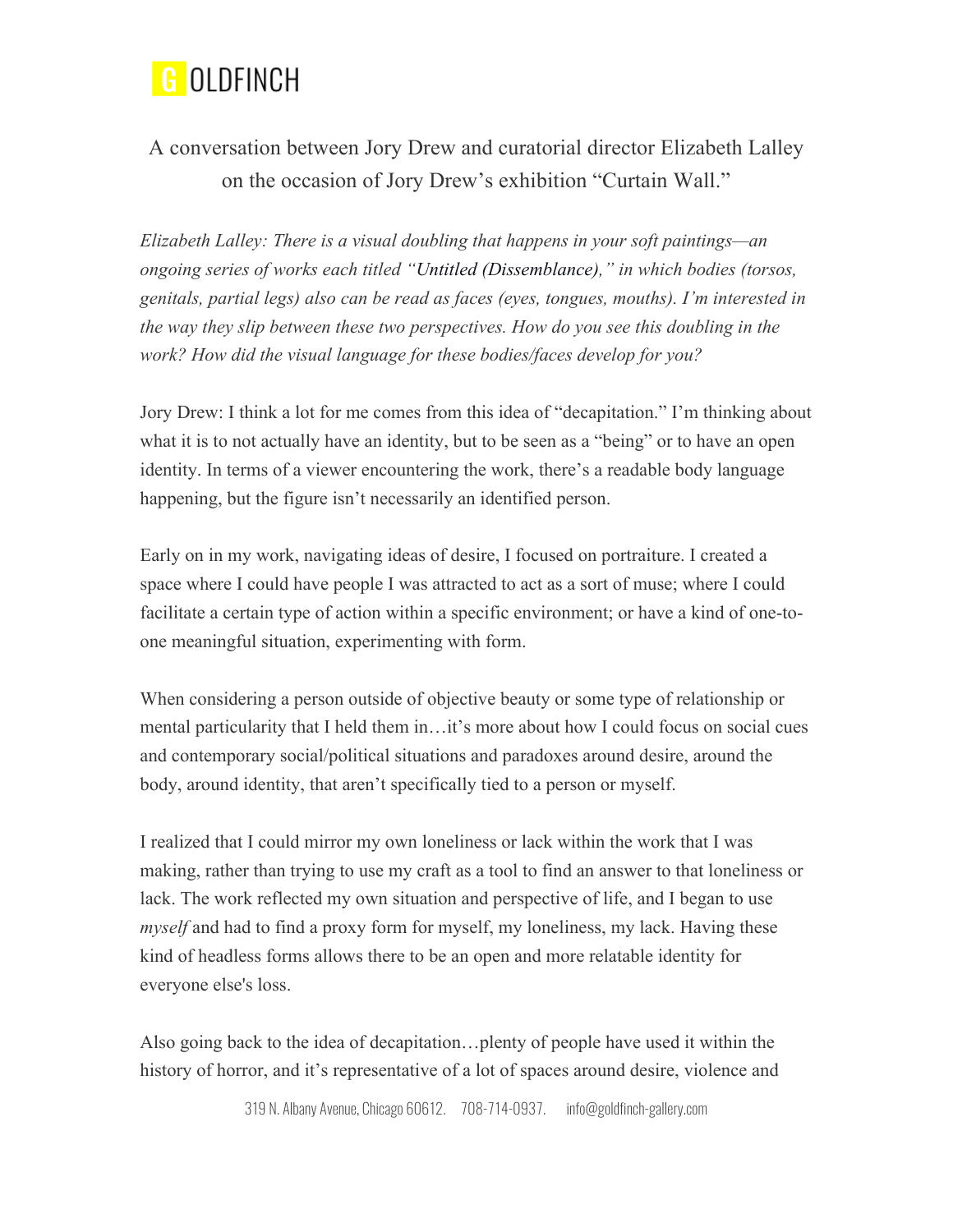

desire, and pain and pleasure. Just in terms of my own contemporary queer references or influences, there's the connection to things like thirst traps, cam boys—how much of it is torso and head.

*EL: This doubling, these ideas of "proxies" or "mirrors" which happens in both your paintings and in your ceramic figures, too, reminds me of an essay by Hilton Als, from "White Girls," where he describes relationships where a "twin-ship" is happening, not in a biological sense, but in a sort of mirroring effect, an identification with (and even over-identification) with another. At one moment he writes: 'Twinship…is the archetype of closeness; it is also the archetype for difference: In one's other half, one sees both who one is and who one isn't.' To me this resonates with things that are happening in your work and what you have said about proxies, although in the case of this work, the doubling is being enacted within the same figure. How do these ideas of shadows/shadow-selves, mirrors, twin-ship, fit into you work?*

JD: I think that with what's interesting with Hilton Als and the book "White Girls" is that not only is it a criticism of different "icons" and the situational behavior that's forming them, but also of icons within black culture, as they're dealing not only with who they are but who they are as "black" or "white" people within contemporary culture at the time. There are plenty of writers who talk about doubling, whether it's double-consciousness or doppelgangers, or dealing with stereotypes. We can think about Melissa Harris Perry's "Sister Citizen" and work around the idea of dissemblance, which occurred so that one could operate in society, particularly American society, in terms of being a citizen and what that looks like through different races and locales within America.

Within the culture of dissemblance that Darlene Clark Hine brings up, it is not only about protection for yourself and your community, but the space it provides for you to be your autonomous self, where there is safety within this area of hiding, and not just hiding as a tool to accrue power for oneself or to "pass" or to "transcend." That you can hold room for yourself and your community that other people can't penetrate and operate within.

So going back to Hilton Als…it's like there is this kind of figure that you're holding against other people as well as yourself, in terms of not what but *who* you are and what

319 N. Albany Avenue, Chicago 60612. 708-714-0937. info@goldfinch-gallery.com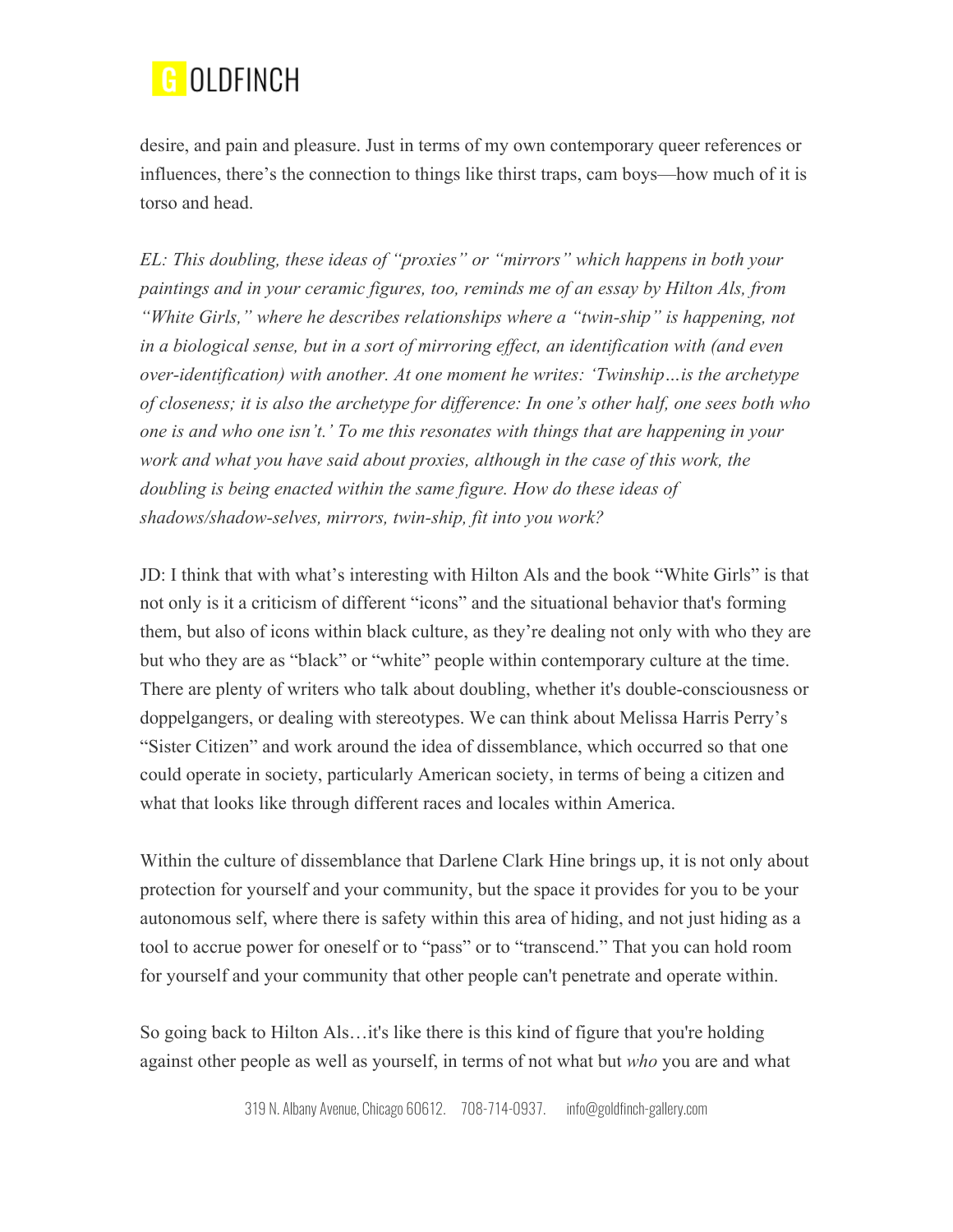

you carry with you in terms of your own history and pain and pleasure. I had to figure out a way to encapsulate my emotions. Making these golem-esque figures, these dolls, these vessels, allowed me to take my fantasies and my fears and form them into these held moments. I think about snapshots in a way. To some extent, the figures can also be dancers. They also can be these flashes, because of the high contrast. I think with the composite forms, it really is my intention to have loops like a loose collage, where the sculptures are humanoid forms underneath body-shaped layers of clay. So who you are, who you become, what is forced upon you creates this pressure and this weight, but it is also your lived existence. I'm thinking about the literal work and pressure it takes to transform, and shapeshift, and to hold a certain stature. I can create a modular structure that can also mimic or reflect this kind of layered experience that I'm having as I live my life and how I may be read.

*EL: Within the distortion that happens in the work that I asked about previously—the shift from body to face and back— there's this element of humor in the optical shift (a phallus becoming a tongue for instance). There's a cartoonish-ness at moments, an animated quality. But then for me, there's also a pang of anxiety or discomfort that comes in the humor of it, too, which is maybe a result of laughing at or finding amusement in another's body. Maybe because it can overlap with a sort of schadnfraude or humor in humiliation and pain. I'm thinking, too, about the ways you've explored shame and entertainment. Can you speak to this a bit? This tension between seriousness and humor?* 

JD: As you said, within my practice I've worked with shame before. There is a history of shaming…public, punitive games and acts that have happened in history that people have been pressured to partake in, whether it's a situation like the Salem Witch Trials. You have things like public stonings, and moments where people wear shame masks, and then you have dunk tanks and throwing pies at people. Sometimes it's related to protesting something as well, like mocking and shaming politicians. I do think there is a relationship to shame where people derive pleasure from it because we are all locked within a system of power and abuse. I think that our pleasure is connected to that and can't really be disconnected.

Pleasure is problematic. But I think that entertainment is problematic. You think about the movie industry, you think about sports, you think about porn, which has a lot of areas

319 N. Albany Avenue, Chicago 60612. 708-714-0937. info@goldfinch-gallery.com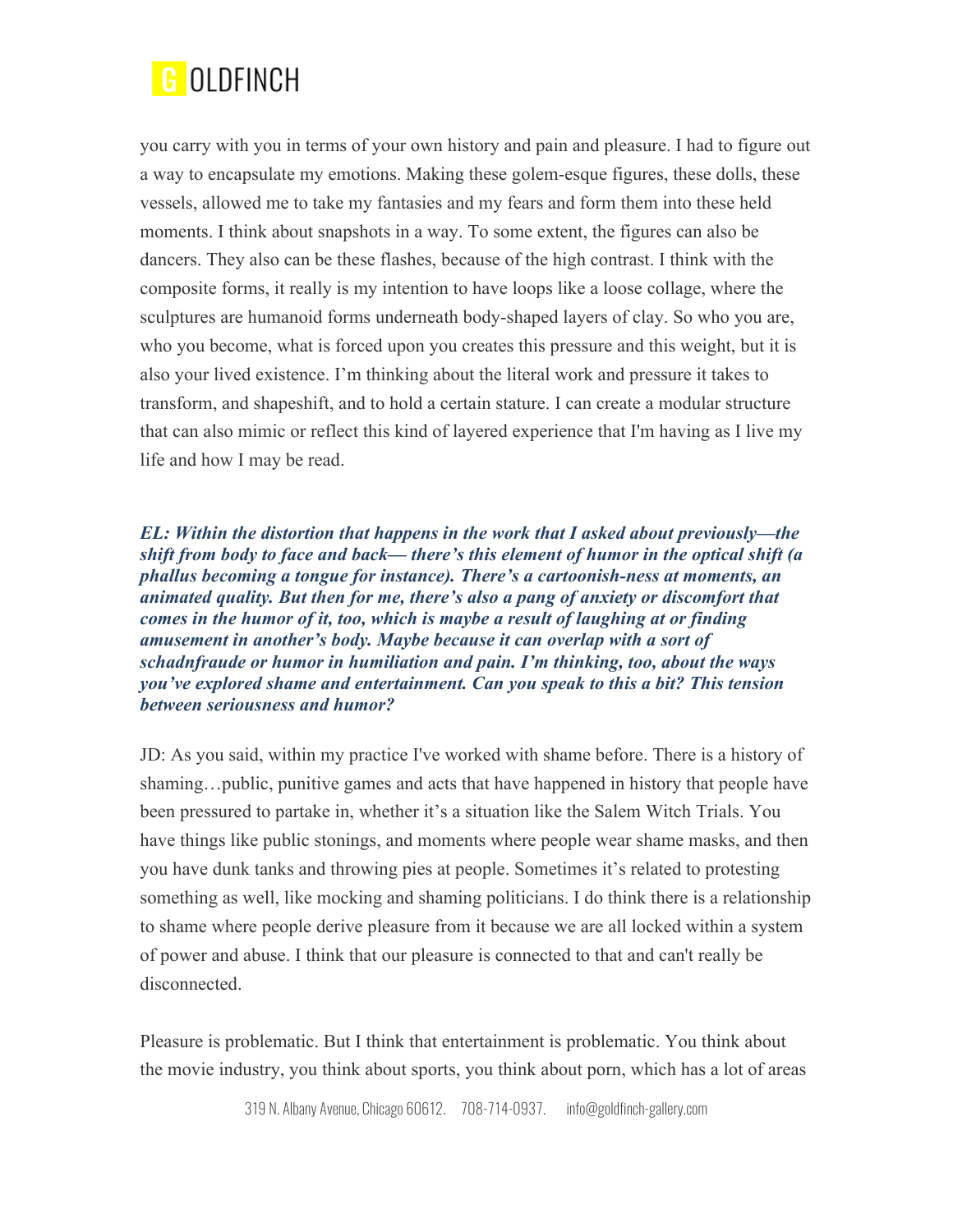

for empowerment but also has a history that extends to slavery and other things that aren't necessarily favorable or kind or just. I think that overall, I wrestle with how I make images that also deal with these situational circumstances. Because you're right, there is a tension there. It makes me think about Jennifer Christine Nash's book "The Black Body" and some of their arguments, and how pain and pleasure are connected, like we talked about before, but also how ecstasy and pleasure are different and how you can find pleasure in being able to inhabit stereotypical or minoritized forms and being able to extrapolate areas of empathy for yourself and your own pleasure.

*EL: As you're saying this, it's making me wonder…with your figures, in the paintings and in the sculptural forms, do you see them as being in a "state" of something? Are they in ecstasy? Are they "somewhere" ?*

JD: That's interesting. That's an interesting question. Are they somewhere? They're stand-ins, they're representations of things. To me, they are three tones, three colors within a field. And when considering depth or light, the forms could be hollow, like a Jack-o-lantern. The forms can be flushed with blood and color. I don't really see them in a state. I see them as they are. Because they are larger than life in terms of how you meet them, see them, interact with them, they become somewhat fictional. They become a part of fantasy. And I think that if someone is titillated by it, that it does enter into a realm of ecstasy where it is more about your own desires as they relate to society and systems of power. It's more about you. I don't really see them in a state, but I see them as how they could be seen.

I was also really interested in André Kertész's "Distortions" series. There are all these women who are in front of this crooked, kind of S-shaped concave, funhouse- like mirror. I think to some extent, people weren't ready for that type of shift in the body. And if you think about how so much of that is also light, is dealing with another structure, with the body in front of something, and then that image being held and encapsulated and mass produced. This photograph of a body in relationship to industrially-produced materials, but also to science and oddity, and pushed out to other people. And so that's also a part of it. Really it's like there's a third person in the room all this time. A phantom being.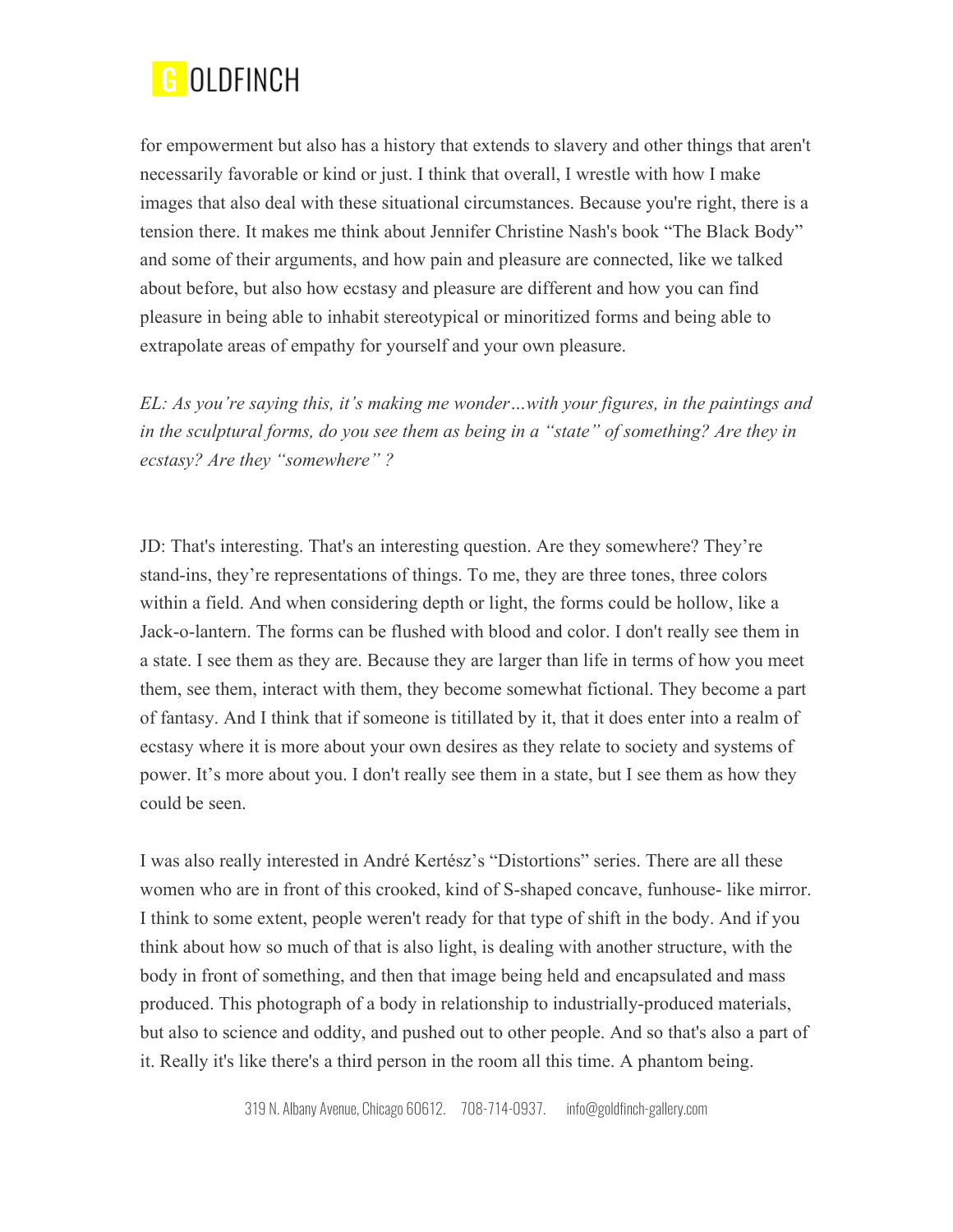

*EL: In line with the ideas you've just mentioned (of the mirror, the illusion, the funhouse) I want to ask about architecture—specifically the curtain wall and also the presence of architecture in your work more broadly. Can you talk a little bit about these ideas?* 

JD: We live in a built system. There's an architecture to it, there's a way to navigate it and there's a way that other things flow through it. And so I'm conscious of that. I've been trying to navigate around the idea of the curtain wall for a while, in terms of thinking about facades and the aspect of posing or passing or hiding. Masks, layers, graffiti. What is the frontality, the superficiality, of being. Half of that equates or relates to value.

In medieval architecture, the curtain wall is outer layer between the castle or town and what is outside of it. It's a protective layer. I saw that in relationship to the culture of dissemblance—how you have this outer layer of protection that not only allows you to operate within society, but gives you this space of protection.

In contemporary architecture, it relates to the factory or the glass home. I love the idea of the factory. I love the idea of the mass produced object, the repetition, but also the building up of something else, the amalgamation versus the loss, the erasure of detail and the self. Thinking also about light and cheap material. What is it to have a strong foundation and a well-built space or self.

*EL: Because the thing about the curtain wall is that it's an image in sense, right? The strength of the curtain wall doesn't actually indicate the strength of the kingdom. It's the first thing seen or encountered, but it could actually have no relationship to the inner part of whatever it is in front of, in terms of strength or foundation, right?* 

JD: Right. And thinking about the use of the façade. I think about something like the Olympics, or I think about the "White City" of Chicago. I think about this history of the global fair. What is it to put up this image of America? Just thinking about ways of breaking through this forth wall of existence.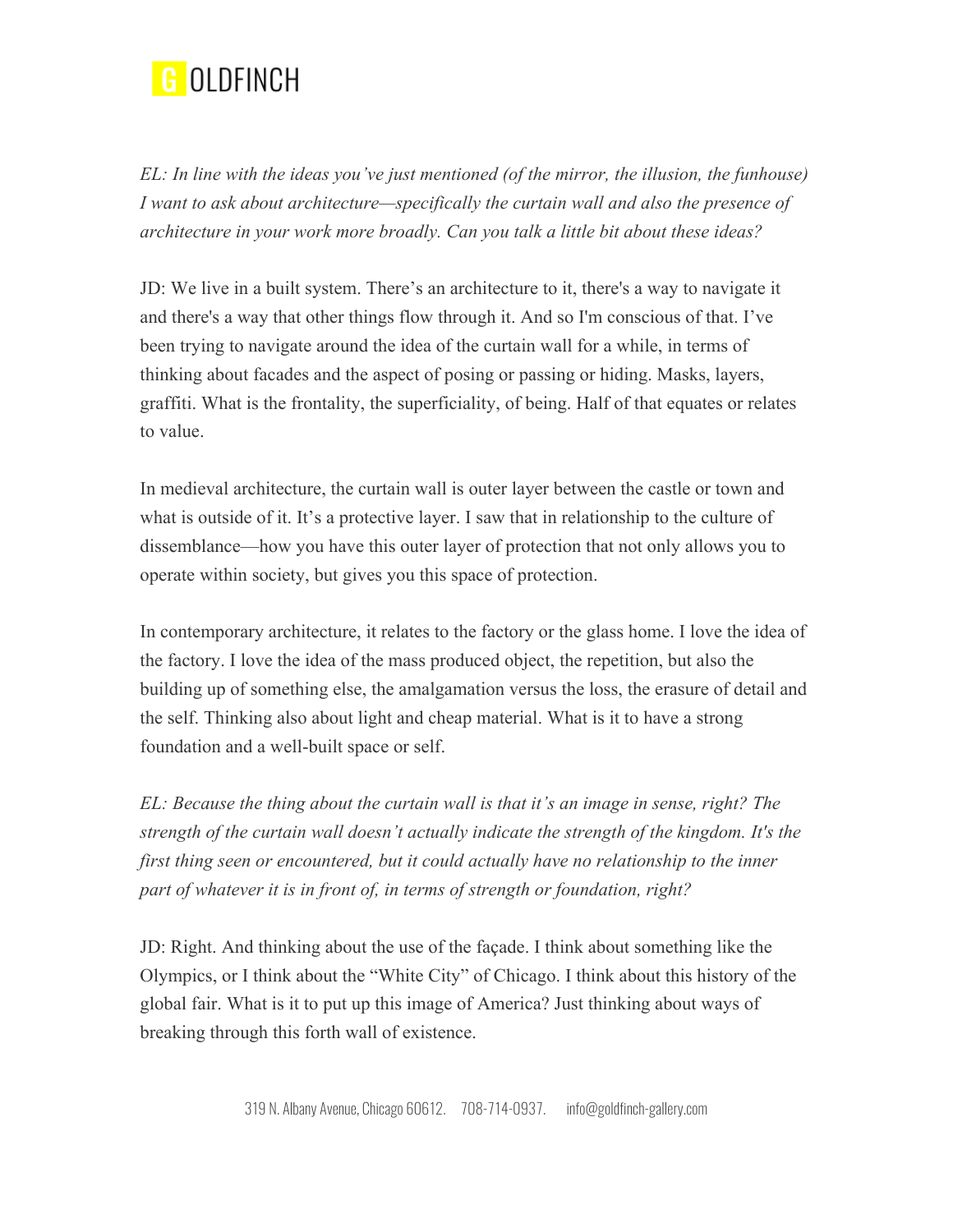

*EL: Often, the built forms that exist in your exhibitions—the pedestals in this show, for instance—show their "bones" in a sense. They are often stripped down to their barest parts, while also existing in the exhibition space as obstructions or guides, directing the viewers through the space. How do you think about these constructions or display methods in the larger framework of your practice?*

JD: Exhibitions have always been a huge part of my learning experiences. I spent a lot of time when I was younger being able to go to different art shows in town, and I would go to the library and look at different monographs. With these shows, I thought about and saw how they were putting things together. Later, with my own artwork, I saw how people were moving within the space where the work was being shown. I wanted to be able to interact not only with the mind and the eye, but also the body.

Part of installing and curating a space is the relationship to your viewer, and you can use your object in space to create a dance or relationship to your viewer as though you. I think about what it is to read a wall. The architecture of an exhibition is my chance of being able to build and create a specific environment or system that I'm trying to break down. And so I think that there is power in the ways in which you make space for or against people. And so why not use that? It's language. There is power in how you make space for or against people. And so why not use that? How the work looks is related to the bones of things—what's really holding things up and how fragile can those structures be? How easily can they be shifted and changed?

*EL*: Right. It feels like exhibition-making is often about concealment. There's this sense, *especially in big old institutions, that certain structures or methods of display have always been there and have to look a certain way…but the aesthetics of your show, the grommets that you hang your paintings from and the exposed hardware of the pedestals, are all about the scaffolding, about showing what stuff is made of.*

JD: Within larger institutions, these things are meant to be seen as foolproof, as historical*.* 

*EL: Neutral…*